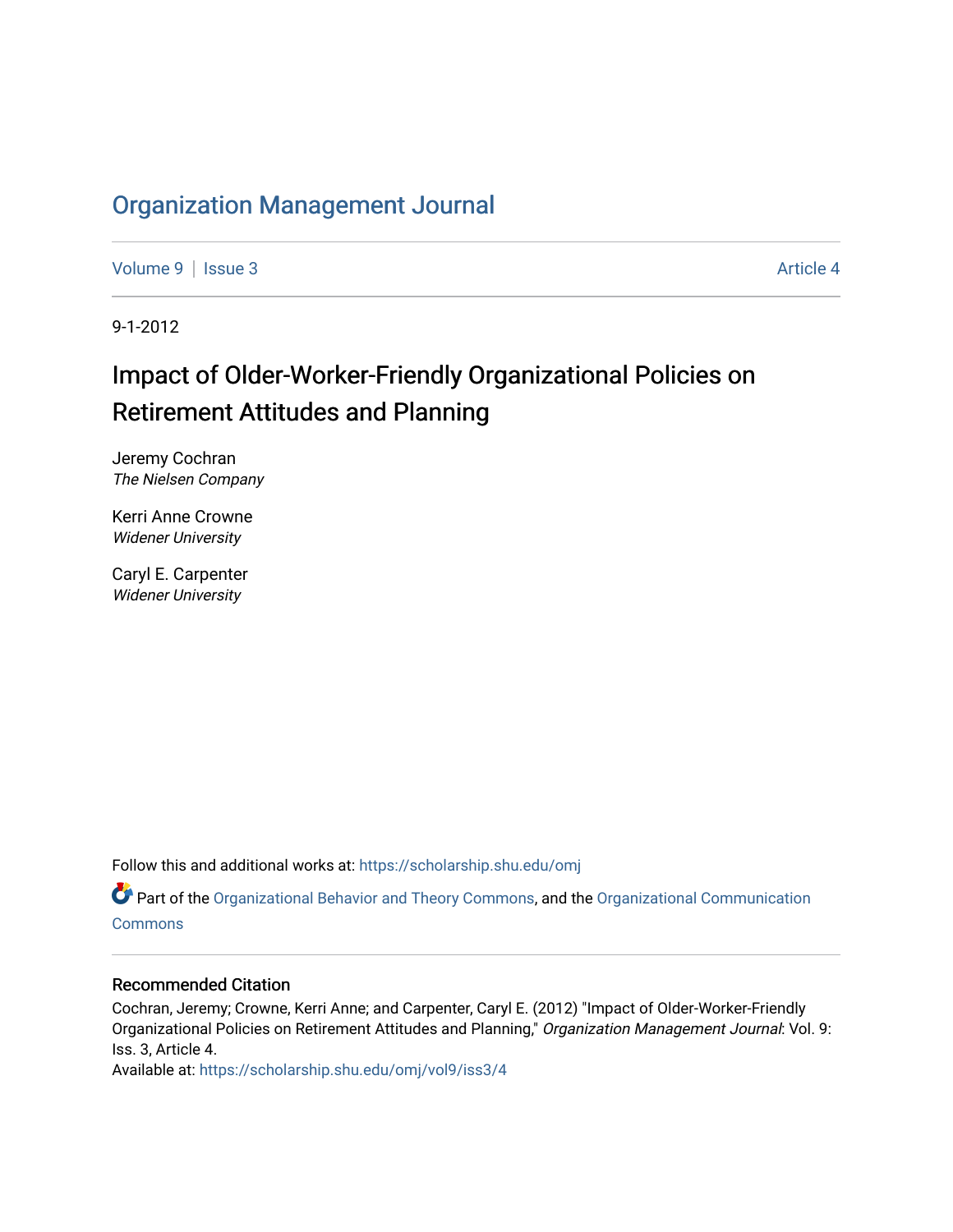## **Impact of Older-Worker-Friendly Organizational Policies on Retirement Attitudes and Planning**

**Jeremy Cochran,<sup>1</sup> Kerri Anne Crowne,<sup>2</sup> and Caryl E. Carpenter<sup>2</sup>** 

<sup>1</sup>*The Nielsen Company, Bensalem, Pennsylvania, USA* <sup>2</sup>*School of Business Administration, Widener University, Chester, Pennsylvania, USA*

**This study develops and analyzes a model of the impact of older-worker-friendly (OWF) organizations' policies on retirement, specifically attitudes toward retirement, preparation for retirement, and years to planned retirement age. This is particularly a timely topic as the Baby Boomer generation heads into retirement and organizations need to better understand the retirement intentions of this group. A model was developed and tested using linear regression, and results indicate that the hypothesized relationships are supported. Instituting certain OWF policies leads to older workers who are more prepared for retirement, and thus have more positive attitudes about retiring, which ultimately leads to an earlier planned retirement age. While this study is limited, these findings provide some interesting insights for researchers and practitioners.** *Organization Management Journal***, 9: 170–178, 2012. doi: 10.1080/15416518.2012.708851**

**Keywords** older-worker-friendly organizations; retirement age; retirement attitudes; retirement preparation

The aging of the U.S. population is changing the face of the American workforce; a "gray revolution" is coming, and organizations should be concerned. The percentage of the U.S. workforce aged 50 years and older has increased dramatically in the past two decades, rising from 19% in 1989 to 22% in 1999 and to 30% in 2009 (Bureau of Labor Statistics, 2009). Furthermore, participation rates of workers over 60 years of age have also substantially increased since the late 1980s (Hurd & Rohwedder, 2011). The primary reason for the increase in elder workers is the aging of the "Baby Boom" generation, which developed as a result of "a period of high birthrates starting in 1946 and lasting until 1964" (Bureau of Labor Statistics,

2007, p. 2). This generation, totaling approximately 78 million people in the United States, has been studied extensively by gerontologists, demographers, market researchers, and human resource professionals because of its size and its effect on American culture (Winston & Barnes, 2007). The aging of the Baby Boom generation will also lead to a massive increase of retirees in the United States within the next few decades, which will impact organizations in many ways. Business analysts are anticipating a large proportion of these older workers retiring in a relatively short time, which could be a significant problem for organizations. In some larger companies, 40–50% of the company's workforce will be eligible for retirement by 2011 (Ashworth, 2006). Worse yet, many companies are unaware of how many of their employees will be retirement-eligible in the next 5 years (Ernst & Young LLP Tax Practice, 2007). The large-scale exodus of older workers through retirement presents difficult situations for businesses. In a survey of 28,000 organizations around the world, only 21% stated they had strategies in place to retain older workers (Armstrong-Stassen & Ursel, 2009). Therefore, this mass exodus of workers will be impacting many organizations.

The aging workforce also creates some potentially challenging human resource problems. One key problem is the potential loss of industry knowledge. Older workers, especially those with long tenures at a single organization, are important resources of knowledge and expertise. When these employees retire, this knowledge often leaves with them unless businesses construct a mentoring or retiree-engagement program to transfer the knowledge to younger generations (Hewitt, 2008). If the knowledge and expertise are lost, a company can suffer lost productivity, increased errors, and overall diminished creativity (Calo, 2008). Along with having increased knowledge and expertise of the industry, many older workers are in senior positions within companies and are considered important leaders and political champions. Moreover, some studies show that older workers are often seen as examples to younger workers (Sass, 1995). All companies struggle with losing talented workers to retirement and other factors; the loss of an integral executive or employee can be detrimental for a company, especially if there is a lack of talented employees



Funding for this study was provided by a grant from the Pennsylvania State Department of Higher Education as part of the Volume 3 Widener Elder Pennsylvania Study (Eric Brucker, Principal Investigator).

Address correspondence to Kerri Anne Crowne, School of Business Administration, Widener University, 1 University Place, Chester, PA 19013, USA. E-mail: kabrannen@widener.edu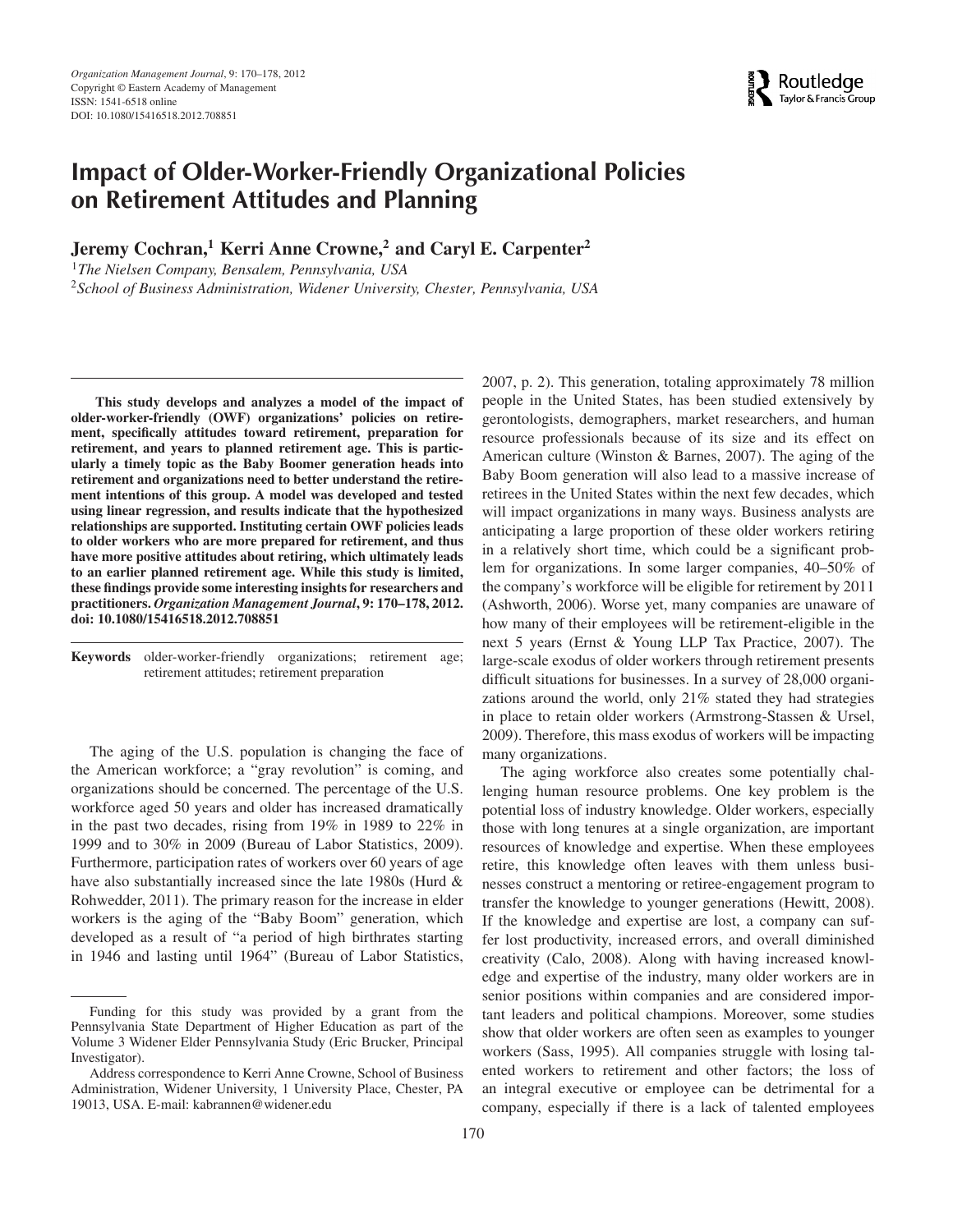to replace that worker. Furthermore, if organizations do not successfully convince older workers to remain with them, then they may face labor shortages (Armstrong-Stassen & Ursel, 2009).

In response to the dramatic increase of older workers, some U.S. companies have begun instituting organizational policies that could be considered older worker friendly (OWF). Here we define older-worker-friendly organizations (OWFs) as organizations with policies or benefits that are specifically targeted to, or directly benefit, older workers. These benefits include retirement health insurance, phased retirement, training to upgrade skills, and workplace accommodations (American Association for Retired Persons, 2009). While these benefits are useful for all employees, this study aims to illuminate their effect on older workers in particular. There may be other policies that would be considered OWF that are not addressed here, but we choose to focus on the American Association for Retired Persons (AARP) classification as it is already established. Organizations introduce these policies to attract and retain older workers; thus, this study develops and tests a model (see Figure 1) that analyzes the relationship between OWF policies and planned retirement age.

Other factors are also closely associated with a worker's decision to retire. An older worker's level of preparation for retirement has been shown to be an important factor when determining whether a worker will have a successful retirement (Skinner, 2007), especially given the overall lack of knowledge most older workers have about retirement-related economic concepts (Lusardi & Mitchell, 2007). Additionally, workers can have various attitudes about retirement based on past experiences or knowledge regarding retirement. Some workers may view retirement as a welcome respite from the daily grind of their work, while others may see retirement as a wasted time that prevents them from continuing their true passions (Buyens, Van Dijk, Dewilde, & De Vos, 2009). These attitudes can be affected by how much a worker is aware of and prepared for their retirement.

#### **THE RELATIONSHIP BETWEEN OWFS AND RETIREMENT PREPARATION**

The policies created by OWFs most likely encourage workers, either directly or indirectly, to give serious thought to planning their retirement. For example, many of the American Association for Retired Persons (AARP) Best Employers for Workers Over 50 provide retirement planning services to their employees and retirees (AARP, 2009), and these firms would be considered OWF. Additionally, organizations whose average worker age is relatively high are more likely to have employees who begin planning for retirement at an early age (Moen, Sweet, & Swisher, 2005). As many of the AARP Best Employers have a high number of workers over 50, it is likely that these employers have a high average age for their workers. One study found that individuals who participate in organizationally sponsored retirement seminars more often participate in voluntary savings programs and have higher contributions to those savings programs (Bayer, Bernheim, & Scholz, 2009), indicating that when organizations educate their workers on the benefits of saving for retirement, workers often listen.

In addition, other OWF policies, such as retirement health insurance and defined-benefit pension plans, allow workers to feel more confident about the success of their retirement plans (Helman & Paladino, 2004). Retirement planning, including conversations with a professional financial planner, discussing retirement with family and friends, or developing specific retirement goals, is considered an important component of successful retirement (Skinner, 2007) and is done by those wishing to have a successful retirement (Topa, Mariano, Depolo, Alcover, & Morales, 2009). We posit that workers at OWFs will be more likely to plan for their retirement because of the emphasis these organizations place on supporting older workers. Since these organizations have various policies that help in retirement planning, their employees will be more prepared for retirement. This is logical since some believe organizational actions are interpreted by workers as the organization's commitment to them (Armstrong-Stassen & Ursel, 2009). Furthermore, older



FIG. 1. The relationship of OWFs and desire to retire.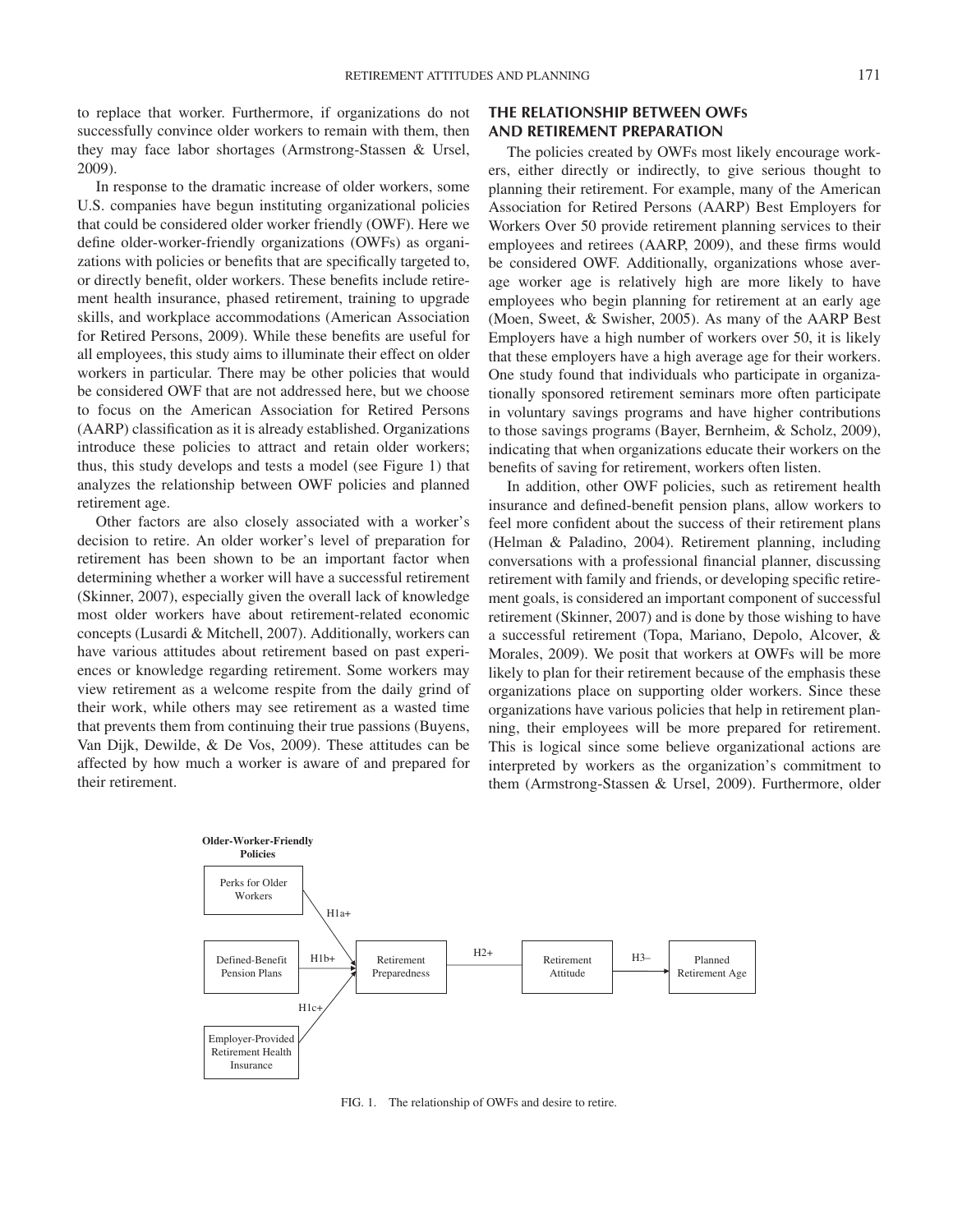workers will likely choose to work at firms they believe are committed to them and workers who began their tenure at organizations early in their careers will see the value of these OWF policies as they near retirement. Specifically, we focus on three areas of benefits for older works: perks for older workers, defined-benefit pension plans, and employer-provided health insurance.

OWF organizations with perks for older workers, such as phased retirement, training to upgrade skills of older employees, ability to transfer to jobs with reduced pay and responsibilities, part-time work, telecommuting, and flexible work scheduling, are likely to have older workers who are more prepared for retirement because these are often ways older workers take steps toward retirement. Partial retirement, job sharing, and telecommuting have been acknowledged as ways organizations try to keep older workers from retirement (Hennessy, 2006). This shows that these organizations are considering the needs of their older works.

Some believe that one of the primary concerns for workers who are considering retirement is whether they will be able to maintain their standard of living with their future income (Purcell, 2010), so concern about income from pensions and the cost of health care will likely be important. OWF organizations that have defined-benefit pension plans will more likely have workers who are more prepared for retirement because a defined-benefit plan details a specific amount that one will receive upon retirement. Having an accurate assessment of that amount will allow individuals to more accurately prepare for retirement since it is stable. Thus, this piece of one's retirement plan is already in place, which should aid in one's preparation. Evidence in prior years indicates that 99% of workers covered by retirement plans leave their organizations before turning 68 (LaRock, 1997; Valentine, 2003), suggesting that at least a strong majority of these workers felt comfortable with retiring before age 68 years. Another study found higher rates of retirement for those eligible for defined-benefit pension plans then those who were eligible for defined-contribution plans (Hurd and Rohwedder, 2011), thus, indicating they felt more prepared to retire. Finally, an analysis on pensions and retirement attitudes found that eligibility for a pension was a key factor in positive attitudes about retirement among current workers (Reitzes & Mutran, 2004). We posit this is related to feeling more financially prepared for retirement.

Finally, OWF organizations also provide health insurance to their workers after retirement because this is an additional piece of the retirement puzzle that is planned for the worker. One study found that those with employer sponsored post-retirement health insurance retired earlier (Karoly & Rogowski, 1994; Johnson, Davidoff, & Perese, 2003), which would indicate that the individuals felt prepared to retire early. Furthermore, retirement health coverage has been shown as an influential factor in recruiting middle-aged to older workers (McCormack et al., 2002).

Thus it is hypothesized that:

- Hypothesis 1a: Older workers who are employed at OWF organizations that have perks for older workers will have a higher level of retirement preparedness than older workers at non-OWF organizations.
- Hypothesis 1b: Older workers who are employed at OWF organizations that have defined-benefit pension plans will have a higher level of retirement preparedness than older workers at non-OWF organizations.
- Hypothesis 1c: Older workers who are employed at OWF organizations that have employer-provided retirement insurance will have a higher level of retirement preparedness than older workers at non-OWF organizations.

#### **THE RELATIONSHIP BETWEEN RETIREMENT PREPAREDNESS AND POSITIVE ATTITUDES ABOUT RETIREMENT AND YEARS TO RETIREMENT**

What is unknown is generally more frightening than what is known. In terms of retirement, taking steps to plan for retirement may decrease the fear or ill feelings older workers have about their life after working. Moreover, planning may also show these workers the benefits and positive aspects of retirement, as well as increasing their confidence in a financially successful retirement. Indeed, research on retirement preparation and attitudes indicates that workers who have taken steps to prepare for retirement are more confident about their retirement plans and thus feel more positive about retirement overall (Helman & Paladino, 2004; Mutran, Reitzes, & Fernandez, 1997). A recent study analyzing factors affecting retirement confidence and attitudes found that retirement planning behaviors, including an expected retirement fund calculation and participation in workplace financial education programs, are significant predictors of positive attitudes toward retirement (Kim, Kwon, & Anderson, 2005). Another study found that retirement preparation maintains positive retirement attitudes (Abel & Hayslip, 1987). In a study of older workers, support was found for retirement planning increasing positive attitudes toward retirement *after* retirement. Even though evidence did not support retirement planning improving attitudes about retirement *before* retirement (Reitzes & Mutran, 2004), it does indicate that that those who planned for retirement had a better attitude *during* their retirement. While focused on a different aspect of retirement than our focus here, one study found that preretirement planning programs promote preretirement socialization, which entails the preparation for retirement through role preparation and development through activities such as learning about retirement, planning for it, and forming accurate expectations for it (Kamouri & Cavanaugh, 1986). This may also aid in creating a more positive attitude about retirement.

Others have found positive attitudes toward retirement being positively related to retirement preparation and the retirement decision (Topa et al., 2009). We posit that preparation impacts retirement attitudes because we believe the planning allows one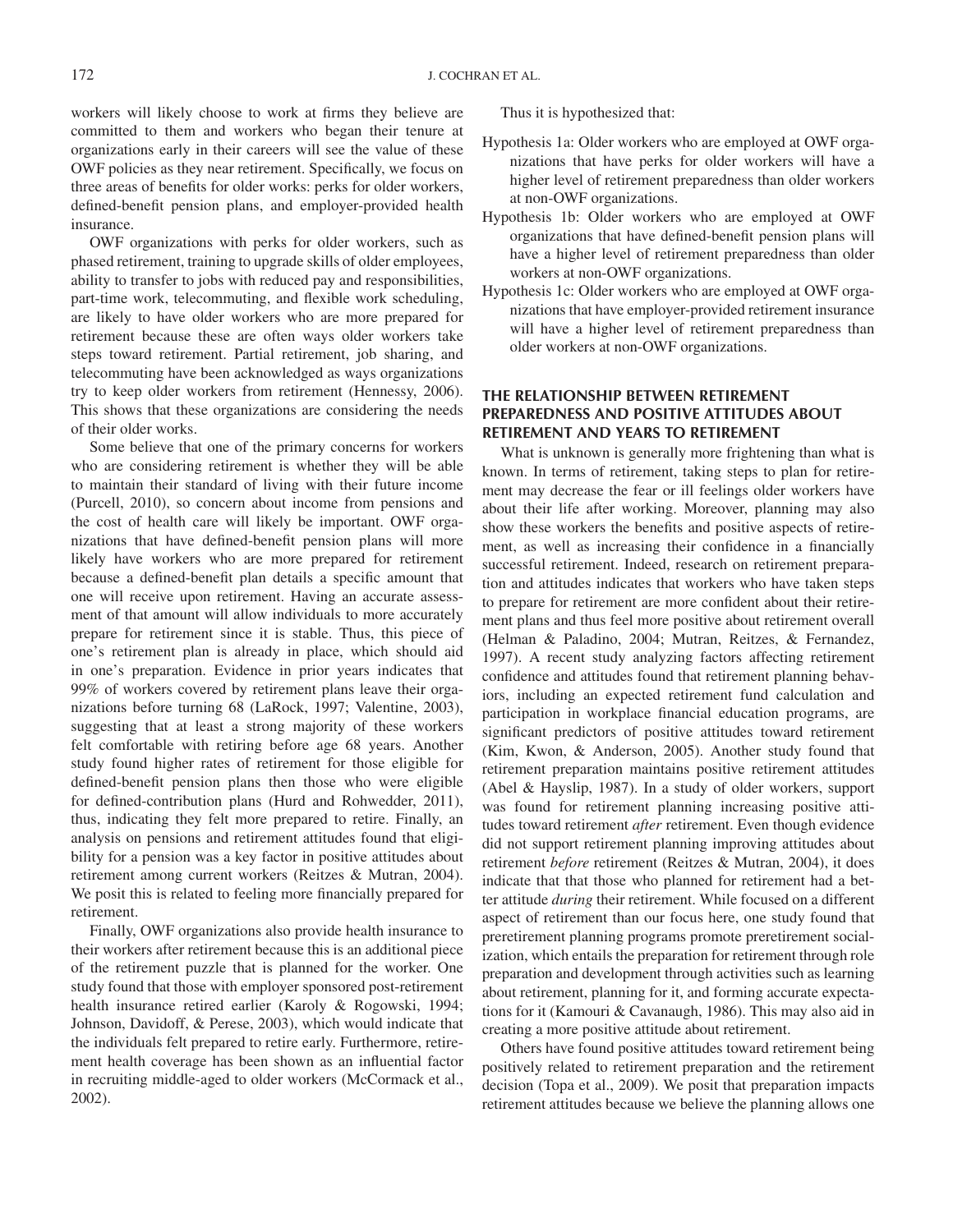to feel more comfortable with retirement and thus to have a more positive attitude.

Hypothesis 2: Older workers who are more prepared for retirement will have more positive attitudes toward retirement than older workers who are less prepared for retirement.

Furthermore, when older workers have a more positive attitude toward retirement, they may anticipate retirement more and thus plan an earlier retirement age. A recent study showed that older workers with more positive attitudes about retiring, especially retiring early, were more likely to have early retirement intentions (Dam, Vorst, & Heijden, 2009). Moreover, the opposite also appears to be true; workers with negative attitudes toward retirement, defined as those who felt retirement is difficult to adapt to and thus makes people older and, are more likely to anticipate working longer (Zappala, Depolo, Fraccaroli, Guglielmi, & Sarchielli, 2008). Thus it is hypothesized that:

Hypothesis 3: Older workers who have more positive attitudes toward retirement will have fewer years to their planned retirement age than those older workers with fewer positive attitudes.

Figure 1 graphically displays the relationships we anticipate and test.

#### **METHODOLOGY**

The participants for this study were 340 full-time workers aged 50 years and older in the state of Pennsylvania in the United States. The participants were taken from respondents to the Widener Elder Pennsylvanian Survey, Third Edition (WEPS-III), of four telephone surveys, which were designed to study the health, wealth, and work issues related to retirement for older residents of Pennsylvania. The original WEPS-III was conducted in September 2008 and included 750 workers aged 43 years and older. The current study limits the ages of participants to 50 and above because the OWF criteria were based on the AARP's Best Employers for Workers Over 50 (AARP, 2009). In addition, the current study excluded WEPS-III respondents who indicated working part-time, defined as less than 35 hours per week. This was done to exclude respondents who may consider themselves retired even though they are currently working. While many retirees work during their retirement years, relatively few work full-time (Brucker, Leppel, & Bender, 2007). One study found that approximately one-third of men and women aged 55 to 64 years who received pension income in 2008 were employed in March 2009 (Purcell, 2010). Moreover, other studies on retirement viewed working less than 35 hours per week as an appropriate way to operationalize retirement (Reitzes & Mutran, 2004). In addition, respondents who did not give a planned retirement age, who indicated that they never plan to retire, or who gave their current age as their planned retirement age were excluded. This was done because the dependent variable was planned retirement age, and thus it was not possible to use those who did not give a planned retirement age, did not plan to retire, or gave their current age in the calculation.

The project was funded by the Pennsylvania Department of Education with the goal of developing four large-scale surveys over 2 years. The WEPS-III looked to develop a profile of current older workers in Pennsylvania, as well as to determine what factors may influence attitudes toward retirement. The WEPS team researched articles on gerontology, organizational psychology, behavioral finance, and other areas related to retirement to develop the survey. WEPS-III consisted of 35 questions and took approximately 14 minutes to complete.

Pennsylvania provides a good representation of the issues surrounding older workers, as well as aging in general, because of the state's demographics. Pennsylvania is one of the oldest states in the nation: The state's median age (39.5 years) is one of the highest median ages in the country and is well above the national median age of 36.4 years (U.S. Census Bureau, 2009). Pennsylvania ranks third highest in the nation in percentage of population 65 and older (15.2%); only Florida (16.8%) and West Virginia (15.3%) rank higher (Federal Interagency Forum on Aging Related Statistics, 2008).

#### **Measures**

#### *Older-Worker-Friendly Policies*

The classification of an older-worker-friendly organization (OWF) was developed by the authors based on the criteria for the AARP Best Employers for Workers Over 50 (AARP, 2009). According to the AARP website, the Best Employers are chosen based on specific areas of concentration, including "recruiting practices; opportunities for training, education, and career development; workplace accommodations; alternative work options, such as flexible scheduling, job-sharing, and phased retirement; employee health and pension benefits; and benefits for retirees" (AARP, 2009). For the current study, OWF policies included perks for older workers, defined-benefit retirement policy, and employer-provided retirement health insurance. The OWF classification is based on respondent data rather than on information from the organizations themselves. This was done to see whether organizations' policies were recognized by their employees; organizational policies that are not known by employees are ineffective. Table 1 details the OWF criteria.

For the Perks criterion, the median number of perks indicated by respondents was two. Thus, the criterion for an OWF company was three perks.

#### *Retirement Preparation*

The retirement preparation index is devised from three actions preretirees can take to prepare for retirement (Lusardi & Mitchell, 2007):

• Discussing retirement planning with a financial professional.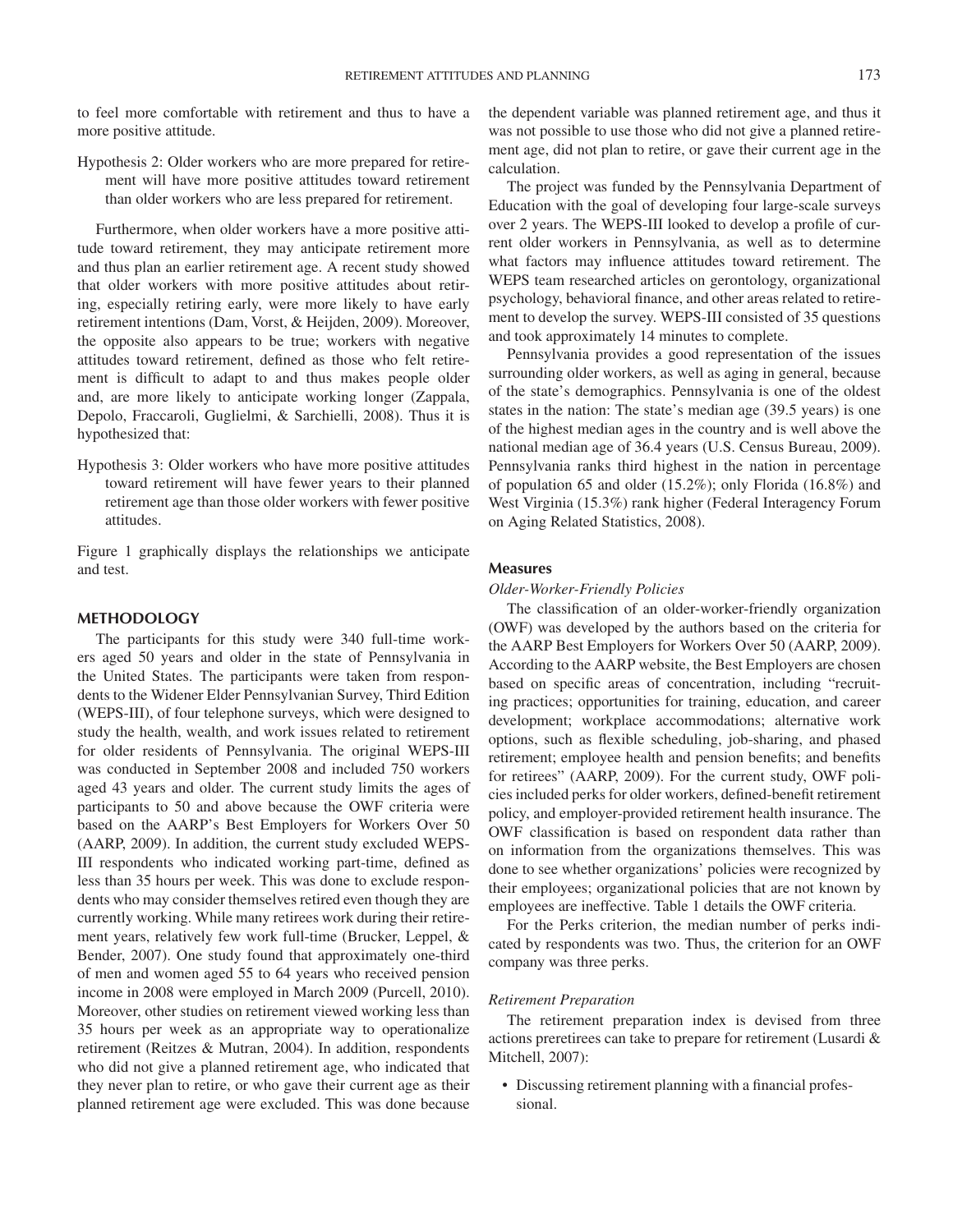- Discussing retirement planning with family and friends.
- Developing a financial plan that includes specific goals for retirement.

The index was made by adding up the number of actions each respondent indicated.

#### *Attitudes Toward Retirement*

To measure the respondents' attitudes toward retirement, each respondent was asked to rate his or her agreement with statements about retirement. Respondents could choose between strongly disagree, somewhat disagree, somewhat agree, and strongly agree. The statements were:

- You look forward to retiring.
- You would like to retire as soon as you have sufficient financial resources.
- You would like to continue to work as long as you are physically and mentally able to.
- You never want to retire.

A retirement attitude scale was made from the responses to these questions, with the responses to the last two questions reversed. The higher a respondent scored on the scale, the more positive he or she felt about retiring. Cronbach's  $\alpha$  for this scale was .72.

The attitude statements differ from the respondents' planned retirement age. While the latter refers to the specific age at

| TABLE 1                                                |
|--------------------------------------------------------|
| Criteria for older-worker-friendly (OWF) organizations |

| Criterion                                              | Qualification                                                                                                                                                                                                            |  |  |  |
|--------------------------------------------------------|--------------------------------------------------------------------------------------------------------------------------------------------------------------------------------------------------------------------------|--|--|--|
| 1. Perks for older<br>workers                          | Respondents must indicate that their<br>organization offers at least three of<br>the following "perks" for older<br>workers:                                                                                             |  |  |  |
|                                                        | - Phased retirement<br>- Training to upgrade skills of older<br>employees<br>- Ability to transfer to jobs with<br>reduced pay and responsibilities<br>- Part-time work<br>- Telecommuting<br>- Flexible work scheduling |  |  |  |
| 2. Defined-benefit<br>pension plan                     | Respondents must indicate<br>participating in a defined-benefit<br>pension plan through their<br>employer                                                                                                                |  |  |  |
| 3. Employer-provided<br>retirement health<br>insurance | Respondents must indicate that their<br>employer will provide them with<br>health insurance during retirement                                                                                                            |  |  |  |

which the respondent plans to retire, the attitude statements refer to how the respondent feels about retirement in general. Moreover, a respondent can indicate both never wanting to retire and planning to retire soon, as these refer to different concepts. An older worker may never want to retire but also recognize that he or she will most likely retire sometime in the future.

#### *Expected Retirement Age*

The dependent variable, the expected age of retirement, was measured with the question: "Realistically, at what age do you expect to retire?" The respondents were asked to give a free response to this question.

#### *Control Variables*

Age, education, and household income have also been shown to influence retirement, and are thus controlled for in this study. One study showed that age accounted for 12% of the variance in the decision to retire (Taylor & Shore, 1995). Additionally, education is positively related to retirement age; that is, the higher one's level of education, the later his or her retirement age will be (Hardy & Hazelrigg, 1999). Along with the direct relationship between education and retirement age, there are also indirect effects of higher education levels, including retirement preparedness that may influence when an older worker retires (Joo & Grable, 2005; Yuh & DeVaney, 1996). Finally, financial factors such as household income have been cited as some of the strongest predictors of the retirement decision (Beehr, Glazer, Nielson, & Farmer, 2000). In this study, age was determined by asking the respondents their birth year. Education was categorized as bachelor's degree or less, and above bachelor's degree. Income was determined by asking respondents to give their household income, ranging from under \$20,000 to over \$100,000.

Table 2 shows the correlations between the studied variables, along with means and standard deviations.

#### **ANALYSIS**

The hypotheses were tested using linear regressions. Table 3 shows the results.

Table 3 indicates that H1a, H1b, H1c, H2, and H3 were all supported. Workers who were employed at organizations that offered perks for older workers, defined-benefit pension plans, and retirement health insurance were significantly more prepared for retirement, while more prepared workers were significantly more likely to have positive attitudes about retirement. Also, workers with more positive retirement attitudes anticipated significantly fewer years to their planned retirement age.

#### **DISCUSSION**

Understanding the older worker is critically important to both researchers and practitioners, particularly as this population is growing in number. Furthermore, organizations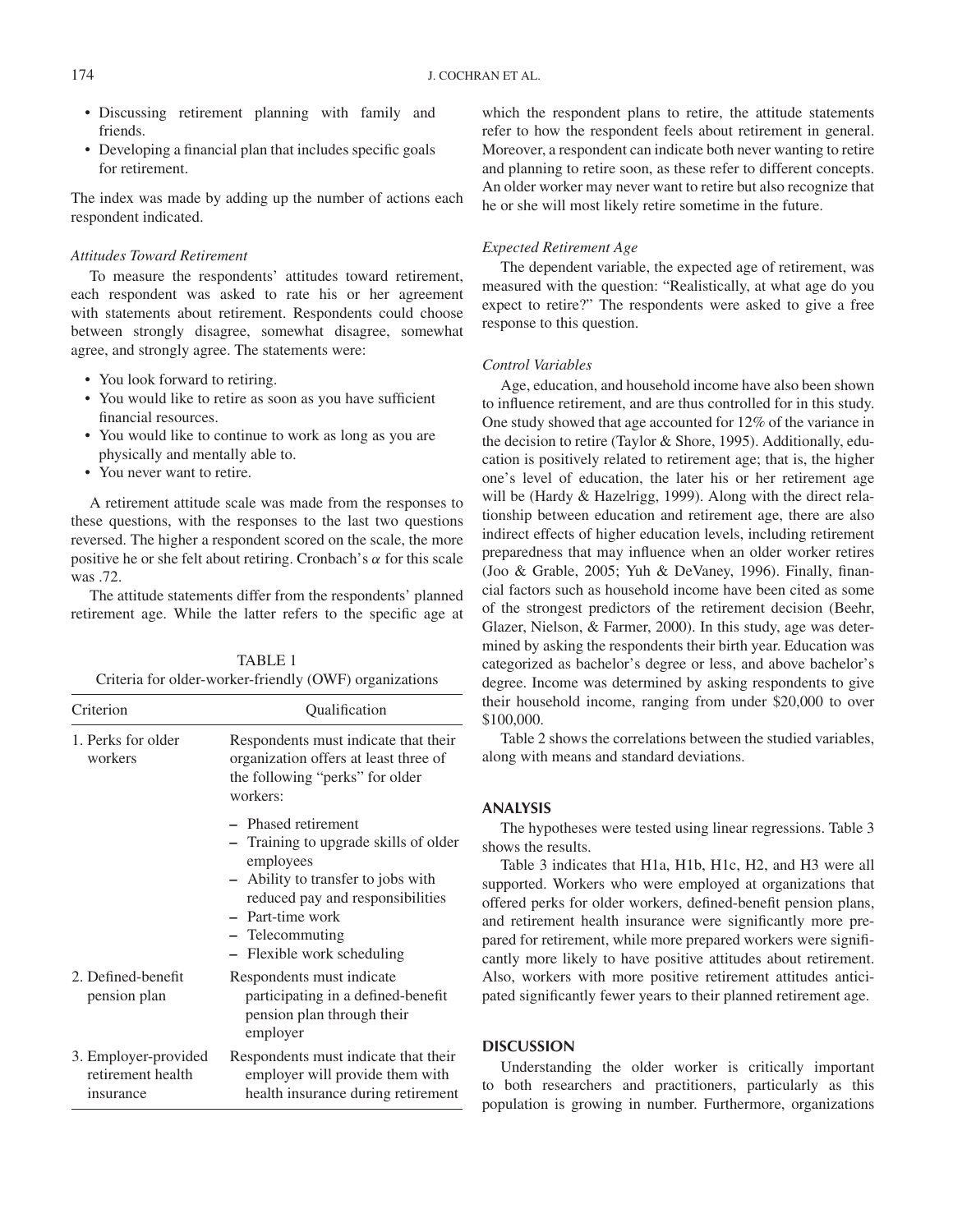|                                                                    | Means | <i>SD</i> | 1                         | 2         | 3         | 4         | 5              | 6              | 7                                                         | 8              | 9 |
|--------------------------------------------------------------------|-------|-----------|---------------------------|-----------|-----------|-----------|----------------|----------------|-----------------------------------------------------------|----------------|---|
| 1 Age                                                              | 56.7  | 5.1       |                           |           |           |           |                |                |                                                           |                |   |
| 2 Education <sup>a</sup>                                           |       |           | 0.048                     |           |           |           |                |                |                                                           |                |   |
| $3$ Income <sup>b</sup>                                            |       |           | $-0.117*$                 | $0.285**$ |           |           |                |                |                                                           |                |   |
| 4 Perks <sup>a</sup>                                               |       |           | 0.029                     | 0.008     | $-0.076$  |           |                |                |                                                           |                |   |
| 5 Defined-benefit<br>pension plan <sup>a</sup>                     |       |           | $-0.077$                  | $0.163**$ | $0.176**$ | $-0.053$  | $\overline{1}$ |                |                                                           |                |   |
| 6 Employer-provided<br>retirement health<br>insurance <sup>a</sup> |       |           | $-0.079$                  | 0.021     | 0.104     | $-0.044$  | $0.249**$      | $\blacksquare$ |                                                           |                |   |
| 7 Retirement preparation                                           | 1.43  |           | $1.08 - 0.004$            | $0.183**$ | $0.175**$ | 0.071     | $0.213**$      | $0.195**$      |                                                           |                |   |
| 8 Retirement attitude<br>$(\alpha = .72)$                          | 2.98  |           | $0.69 - 0.301** - 0.122*$ |           | $-0.067$  | $-0.126*$ | 0.050          | 0.120          | $0.141**$                                                 | $\overline{1}$ |   |
| 9 Planned age of<br>retirement                                     | 65.7  | 5.14      | $0.482**$                 | 0.032     | $-0.086$  | 0.089     |                |                | $-0.181^{**}$ $-0.286^{**}$ $-0.207^{**}$ $-0.506^{**}$ 1 |                |   |

TABLE 2 Correlation of studied variables

a Binary variable.

**bOrdinal** variable.

<sup>∗</sup>Correlation is significant at the .05 level (two-tailed).

∗∗Correlation is significant at the .01 level (two-tailed).

TABLE 3 Results of linear regressions

| Dependent variable            | Independent variables                            | $\beta$  | t        | Significance |
|-------------------------------|--------------------------------------------------|----------|----------|--------------|
| <b>Retirement Preparation</b> | (Constant)                                       |          | $-0.238$ | .812         |
|                               | Age                                              | 0.059    | 1.016    | .310         |
|                               | Education                                        | 0.074    | 1.219    | .224         |
|                               | Income                                           | 0.122    | 1.975    | .049         |
|                               | Perks for older workers                          | 0.146    | 2.534    | $.012*$      |
|                               | Defined-benefit pension plan                     | 0.153    | 2.484    | $.014*$      |
|                               | Employer-provided retirement health<br>insurance | 0.170    | 2.845    | $.005*$      |
| Retirement attitudes          | (Constant)                                       |          | 11.301   | .000         |
|                               | Age                                              | $-0.278$ | $-5.072$ | .000         |
|                               | Education                                        | $-0.112$ | $-1.965$ | .050         |
|                               | Income                                           | $-0.098$ | $-1.692$ | .092         |
|                               | Retirement preparedness                          | 0.170    | 3.063    | $.002*$      |
| Planned retirement age        | (Constant)                                       |          | 18.280   | .000         |
|                               | Age                                              | 0.299    | 6.067    | .000         |
|                               | Education                                        | 0.032    | 0.659    | .511         |
|                               | Income                                           | $-0.088$ | $-1.778$ | .076         |
|                               | Retirement attitude                              | $-0.416$ | $-8.462$ | $.000*$      |

<sup>∗</sup>Significant at *p* < .05.

will benefit from understanding how older-worker-friendly policies impact retirement plans for their older employees, especially given that the policies are put in place to attract and retain these older workers. This section will highlight some important research and managerial implications, as well as addressing some limitations to this study and future research opportunities.

#### **Research Implications and Future Research**

While the retirement decision has been studied extensively, fewer articles have been published about specific predictors of planned retirement age. This article adds to this body of literature by focusing on the effects of employer policies, specific to older workers, on planned retirement age. This is an important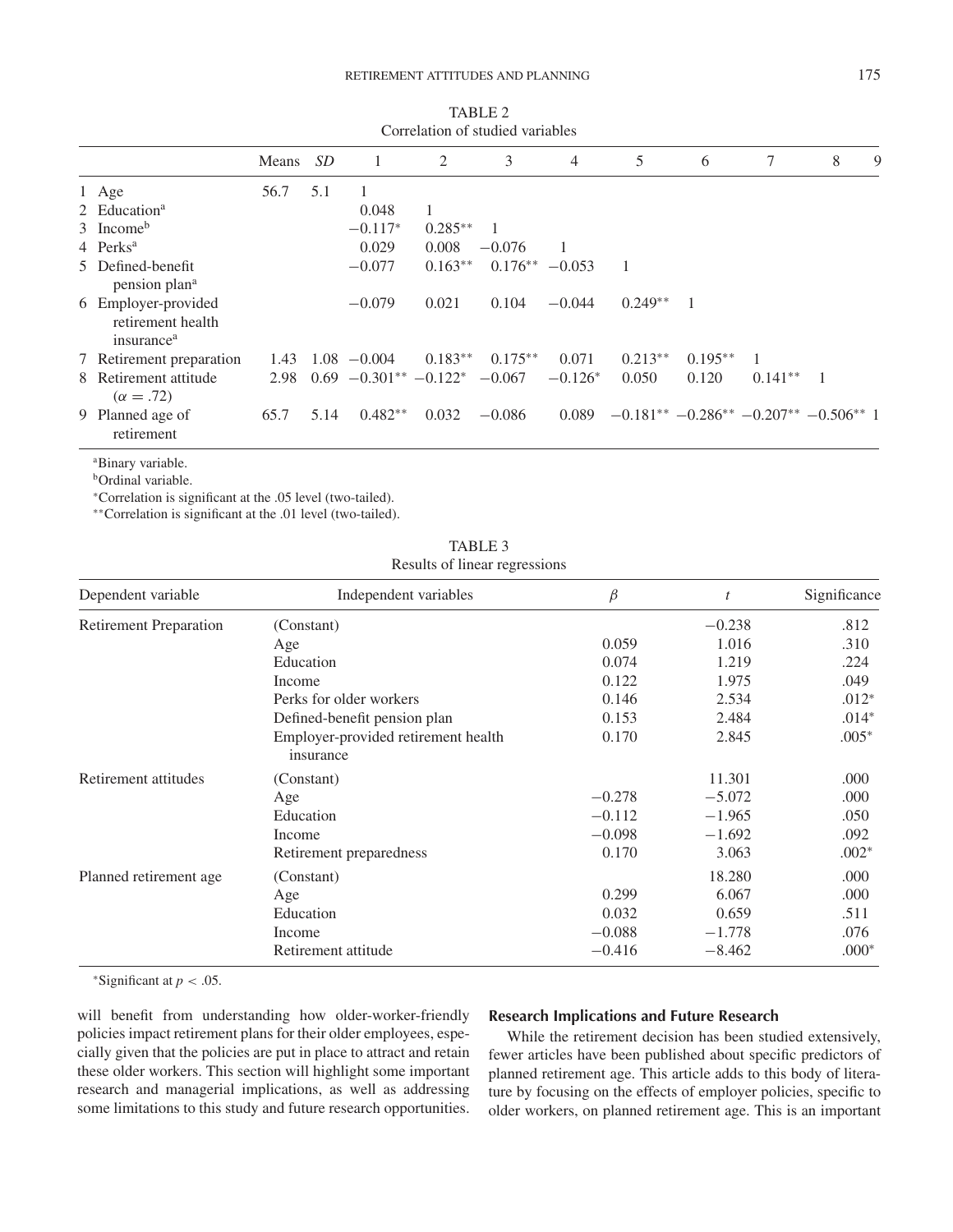topic for researchers to examine since in some companies almost half of the workforce will be eligible for retirement soon (Ashworth, 2006). The results show that OWF policies are related to workers planning to retire sooner than employees of non-OWFs. Thus, policies that are designed to attract and retain older workers may influence them to plan on earlier retirement ages. Further research should be conducted to more fully explain this relationship and other employer policies that lead to earlier planned retirement age.

Further, scholars may want to specifically look at the relationship between planned retirement age and knowledge transfer, since this exodus of workers may cause a loss of knowledge unless there are programs in place to capture it (Hewitt, 2008). This loss of knowledge may lead to other organizational issues, such as errors, lost productivity, and lower levels of creativity (Calo, 2008). Examining the impact of planned retirement age on knowledge transfer in organizations will be a useful stream of research that may build on our findings. Thus, this study is a small step in building a larger literature around planned retirement age.

#### **Management Implications**

Given the results just stated, managers interested in tapping into the increasing market of workers 50 and older are placed in a somewhat interesting situation: Certain policies that attract older workers (OWF policies) can lead to earlier planned retirement ages. Although many employers are interested in retaining their workers rather than losing them to retirement, understanding these research findings may lead to some positive results for employers. This is particularly relevant because, as previously noted, a high percentage of workers will be eligible for retirement in the near future (Ashworth, 2006).

Instituting certain OWF policies, such as postretirement health insurance, may allow organizations to better understand when their older workers are likely to retire, and thus improve their human resource practices. Many organizations are unaware of how many of their workers will be retirement eligible (Ernst & Young LLP Tax Practice, 2007), and few have strategies in place to retain older workers (Armstrong-Stassen and Ursel, 2009). Given that the aging workforce may cause a significant dearth of talent for senior management positions (Rothwell, 2002), companies that are prepared for their aging workforce may have an advantage over companies that are not prepared.

Research indicates that workers continue being productive throughout their older years (Hedge, Borman, & Lammlein, 2006) but are interested in working in different fields during this time, rather than the same field they were in (Ameriks, Fergusson, Madamba, & Utkus, 2007). Many choose to work in other fields after they have left their "career" jobs, and this usually happens gradually over many years (Purcell, 2010). Others have noted evidence that "retired" workers find satisfaction in working in other roles during retirement (Reitzes & Mutran, 2004). One study found that retired university professors who

maintained employment were more satisfied with retirement and that those still employed in the university setting, albeit in a different role, where more satisfied than those employed elsewhere (Kim & Feldman, 2000). This provides evidence that role or career change may be a positive experience for retirees if organizations are able to use these valuable employees in ways that will benefit the worker and the organization. Given the aging of the Baby Boom generation, there will soon be a large number of older, experienced, and capable workers wanting to utilize their skills in different fields. Thus organizations with OWF policies will likely be able to recruit more successfully from this population, increasing the companies' quality of human capital by incorporating these experienced workers into their organizations.

Moreover, organizations seeking to reduce their workforce over time may consider offering OWF policies because it may lead to a voluntary reduction of their workforce as older workers choose to retire early. While this may lead to loss of knowledge (Hewitt, 2008) and lower productivity (Calo, 2008), organizations that are more prepared for older worker retirement should have effective succession plans and thus better transfer the knowledge to other workers. However, the opposite of this situation may also be possible: Employers could refrain from instituting OWF policies in order to prevent earlier retirement of their older workers. However, these policies are also likely to help attract older workers to the company; thus, companies that avoid these policies may make themselves less attractive to talented older workers.

Finally, some OWF policies could potentially influence other organizational outcomes such as job satisfaction, organizational commitment, and work–family conflict. Thus, employers could effectively utilize older workers by increasing their commitment and satisfaction levels, and thus increasing their productivity (Patterson, Warr, & West, 2004). These policies may also avert the potential problem of employing workers with little commitment to the organization who are bound to the job for financial reasons. OWFs could allow these generally less productive workers to retire earlier and find more interesting work while reducing costs for employers.

#### **Limitations**

While there are many positive aspects of this study, there are some limitations. The sample was generated only from Pennsylvania residents, which does provide a good representation of the issues surrounding older workers, as well as aging in general. Pennsylvania is one of the oldest states in the United States; the state's median age (39.5 years) is one of the highest median ages in the country (U.S. Census Bureau, 2009). This study may not be generalizable to other groups, so future research should remedy this limitation by sampling more diverse populations.

Further, since this study only focused on older workers, researchers may want to examine how these policies impact younger workers. It is possible that these relationships would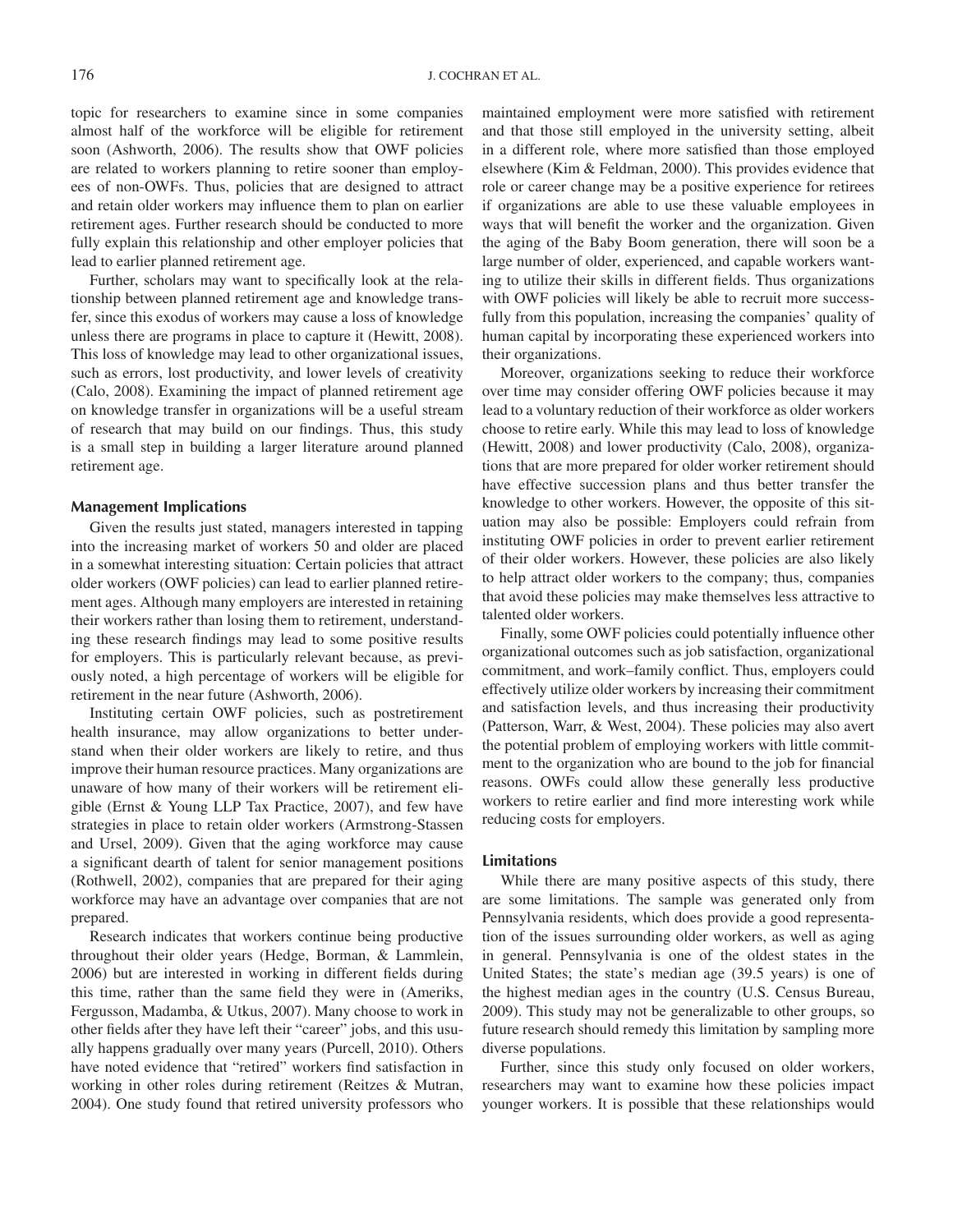also hold when testing the model on a younger population and may also be linked to worker tenure at organizations.

Furthermore, future researchers will want to look at how economic conditions impact what benefits organizations can provide for their workers. Our data were collected in September 2008, which was early in the current economic downturn. Since the U.S. economy is still struggling, it would be pertinent for scholars to examine how this impacts our model.

Moreover, the study used a self-report measure of retirement to determine planned retirement age. This represents the participants' best estimate of their retirement age, but this is not necessarily an accurate measure. Unforeseen, extraneous circumstances can cause workers to retire earlier or later than planned. Future research could benefit from using a longitudinal model to determine the effects of OWF policies on actual retirement age.

At least one study found that employers are not taking measures to recruit and retain older workers in Europe (Van Dalen, Henkens, & Schippers, 2009). Although this can lead to many problems such as loss of knowledge (Hewitt, 2008), lower productivity, increase in errors, and diminished creativity (Calo, 2008), if this becomes a trend in organizations, future usefulness of our findings would be limited, although this seems unlikely due to the aging population of the workforce at many organizations.

Finally, evidence exists that there is a decline in the offering of such benefits as defined-benefits pension plans (Hurd & Rohwedder, 2011; Mikhitarian & Wukitsch, 2010). But they have not disappeared and many large corporations still offer them; furthermore, these plans are offered in many developed countries outside the United States (Mikhitarian & Wukitsch, 2010). Thus, while the decline in the offering of some OWF benefits, such as defined-benefits plans, limits our study, these programs still exist and are important areas of study, particularly in light of the Baby Boom generation reaching retirement age.

#### **REFERENCES**

- Abel, B. J., & Hayslip, B. (1987). Locus of control and retirement preparation. *Journal of Gerontology*, *2*(42), 165–167.
- American Association for Retired Persons. (2009). *2009 Best employers for workers over 50*. Retrieved from http://www.aarp.org/money/work/ best\_employers/best\_employers\_list\_2009/
- Ameriks, J., Fergusson, H. B., Madamba, A. B., & Utkus, S. P. (2007). *Six paths to retirement*. Valley Forge, PA: Vanguard Center for Retirement Research.
- Armstrong-Stassen, M., & Ursel, N. D. (2009). Perceived organizational support, career satisfaction, and the retention of older workers. *Journal of Occupational & Organizational Psychology*, *1*(82), 201–220.
- Ashworth, M. J. (2006). Preserving knowledge legacies: Workforce aging, turnover, and human resource issues in the US electric power industry. *International Journal of Human Resource Management*, *17*(9),1659–1688.
- Bayer, P. J., Bernheim, B. D., & Scholz, J. K. (2009). The effects of financial education in the workplace: evidence from a survey of employers. *Economic Inquiry*, *4*(47), 605–624.
- Beehr, T., Glazer, S., Nielson, N., & Farmer, S. (2000). Work and nonwork predictors of employees' planned retirement age. *Journal of Vocational Behavior*, *57*(2), 206–225.
- Brucker, E., Leppel, K., & Bender, D. (2007). *The Widener Elder Pennsylvanian Survey: Baby boomers to centenarians, Volume 1*. Chester, PA: Widener University.
- Bureau of Labor Statistics. (2007). *Labor force projections to 2016: More workers in their golden years*. Washington, DC: Author.
- Bureau of Labor Statistics. (2009). *Current population survey* [Dataset]. Retrieved from http://data.bls.gov/PDQ/servlet/SurveyOutputServlet
- Buyens, D., Van Dijk, H., Dewilde, T., De Vos, A. (2009). The aging workforce: Perceptions of career ending. *Journal of Managerial Psychology*, *24*(2), 102–177.
- Calo, T. J. (2008). Talent management in the era of the aging workforce: The critical role of knowledge transfer. *Public Personnel Management*, *37*(4), 403–416.
- Dam, K., Vorst, J., & Heijden, B. (2009). Employees' intentions to retire early: A case of planned behavior and anticipated work conditions. *Journal of Career Development*, *35*(3), 265–289.
- Ernst & Young LLP Tax Practice. (2007). *2007 Aging workforce survey: Challenges and responses—An ongoing review*. London, UK: Ernst & Young.
- Federal Interagency Forum on Aging Related Statistics. (2008). *Older Americans 2008: Key indicators of well-being*. Washington, DC: U.S. Government Printing Office.
- Hardy, M. A., & Hazelrigg, L. (1999). A multilevel model of early retirement decisions among autoworkers in plants with different futures. *Research on Aging*, *21*, 275–303.
- Hedge, J., Borman, W., & Lammlein, S. (2006). *The aging workforce: Realities, myths, and implications for organizations*. Washington, DC: American Psychological Association.
- Helman, R., & Paladino, V. (2004). *Will Americans ever become savers? The 14th retirement confidence survey*. Washington, DC: Employee Benefit Research Institute.
- Hennessy, M. (2006). The retirement age. *CFO*, 3(22), 42–45.
- Hewitt, S. (2008). Defusing the demographic time-bomb. *Human Resource Management International Digest*, *16*(7), 3–5.
- Hurd, M., & Rohwedder, S. (2011) Trends in labor force participation: How much is due to changes in pensions? *Journal of Population Ageing*, *1–2*(4), 81–96.
- Johnson, R. W., Davidoff, A. J., & Perese, K. (2003). Health insurance costs and early retirement decisions. *Industrial & Labor Relations Review*, *56*(4), 716–729.
- Joo, S., & Grable, J. (2005). Employee education and the likelihood of having a retirement savings program. *Financial Counseling and Planning*, *16*(1), 37–49.
- Kamouri, A. L., & Cavanaugh, J. C. (1986). The impact of preretirement education programmes on workers' preretirement socialization. *Journal of Occupational Behavior*, *3*(7), 245–256.
- Karoly, L. A., & Rogowski, J. A. (1994). The effect of access to post-retirement health insurance on the decision to retire early. *Industrial & Labor Relations Review*, *1*(48), 103–123.
- Kim, S., & Feldman, D. C. (2000). Working in retirement: The antecedents of bridge employment and its consequences for quality of life in retirement. *Academy of Management Journal*, *6*(43), 1195–1210.
- Kim, J., Kwon, J., & Anderson, E. (2005). Factors related to retirement confidence: Retirement preparation and workplace financial education. *Financial Counseling and Planning*, *16*(2), 77–89.
- LaRock, S. (1997). Early retirement is still the norm. *Employee Benefit Plan Review*, *4*(52), 34.
- Lusardi, A., & Mitchell, O. (2007). Financial literacy and retirement preparedness: Evidence and implications for financial education. *Business Economics*, *42*(1), 35–44.
- McCormack, L. A., Gabel, J. R., Berkman, N. D., Whitmore, H., Hutchison, K., Anderson, W. L. ... West, N. (2002). Retiree health insurance: Recent trends and tomorrow's prospects. *Health Care Financing Review*, *23*(1), 17–34.
- Mikhitarian, M. C., & Wukitsch, J. B. (2010). Revisiting contributory defined benefit plans: An old idea whose time has come (again?). *Benefits Quarterly*, *2*(26), 13–19.
- Moen, P., Sweet, S., & Swisher, R. (2005). Embedded career clocks: The case of retirement planning. In R. McMillan (Ed.), *The structure of the life course: Standardized? Individualized? Differentiated?* (pp. 239–265). Greenwich, CT: JAI.
- Mutran, E., Reitzes, D., & Fernandez, M. (1997). Factors that influence attitudes towards retirement. *Research on Aging*, *19*(3), 251–273.